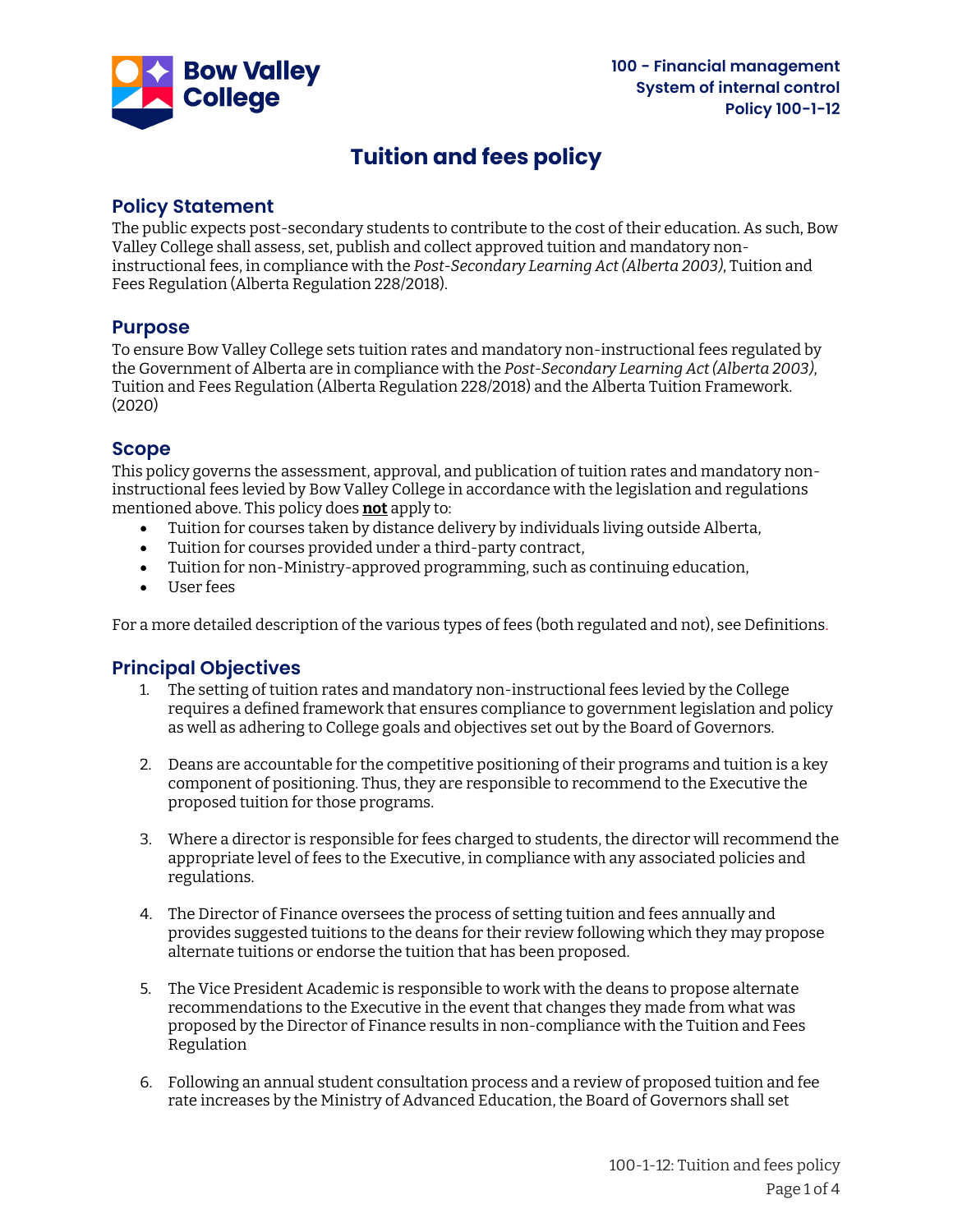

tuition rates and mandatory non-instructional fees to be levied by the College for the upcoming academic year.

- 7. Student consultation informs learners of evolving fiscal challenges facing the College and communicates proposed rate adjustments for the upcoming academic year. Student feedback solicited from the consultation is communicated to the Board of Governors.
- 8. Annual increases in tuition rates and mandatory non-instructional fees subject to government regulations must not exceed caps defined in the Tuition and Fees Regulation (Alberta Regulation 228/2018) and the Alberta Tuition Framework (2020).
- 9. Exceptional increases in tuition rates exceeding statutory regulation may be permitted if approved by the Ministry of Advanced Education. Such exceptional increases require the support of students in advance of ministerial review.
- 10. Annual tuition rate and mandatory non-instructional fee increases shall consider the impact on students, program costs, market demand, fill rates, historical trends for the programs, fee levels at other institutions, proposed investments associated with improving the quality of an approved program and other factors as may be relevant.
- 11. Annual tuition rate and mandatory non-instructional fee increases shall be considered in the context of the overall operating revenue profile of the College, the need to produce a balanced budget, and the need to maintain and enhance the quality, accessibility, and affordability of the student experience.
- 12. The College shall strive to be cost effective to mitigate the need to increase tuition rates and fees. At the same time, the College shall strive to preserve and improve the quality of its educational programing, college facilities, information infrastructure and learner support services.
- 13. Mandatory non-instructional fees shall be set at a rate that shall not be greater than the amount that is required to cover the direct and indirect costs for providing those activities or services. The activity or service covered by the fee shall be clearly identifiable. Each mandatory non-instructional service shall have its own fee level.
- 14. The College shall maintain accounting records to justify mandatory non-instructional fees and shall compare the revenue to the costs of the specific goods and services in respect of each of these fees and share this information with the student association each academic year.
- 15. Annually the College shall publish all domestic and international tuition rates subject to this policy in an accessible and clear manner, including clear distinction between fees levied by the College and fees collected by the College on behalf of third parties.
- 16. When the College makes an offer of admission to an international student, the offer will inform the applicant of the maximum amount of the tuition they may be required to pay for each academic year of the approved program in which the international student is enrolled based on the standard length of the approved program.
- 17. Tuition charged to an international student in an approved program (except students attending as part of a student exchange) will not be set at or increased to an amount that is more than the maximum amount referred to in (11) above while the international student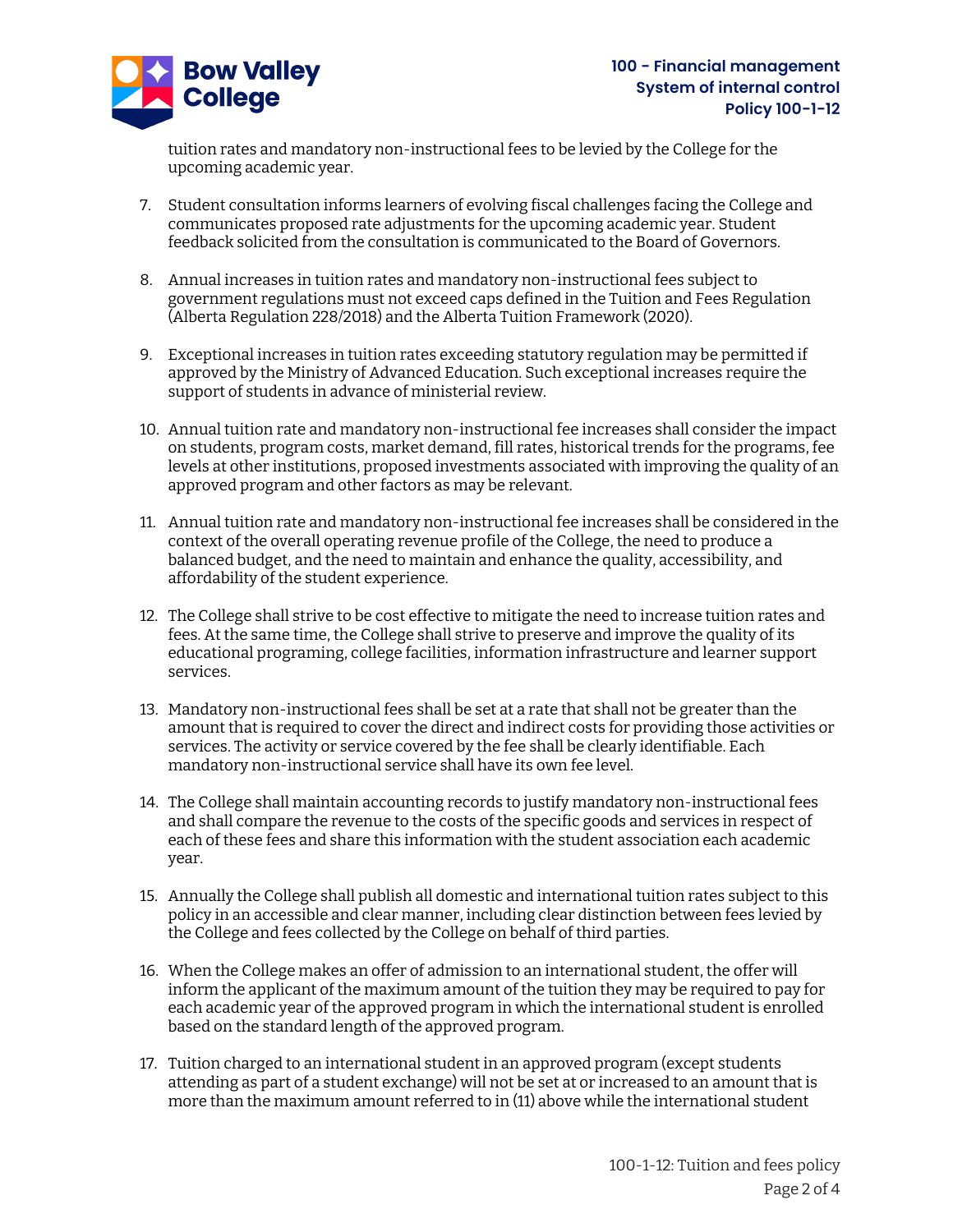

continues to be enrolled in the program and the duration of the standard length of that program has not elapsed.

## **Compliance**

Employees, contractors, and learners are responsible for knowing, understanding, and complying with Bow Valley College policies, procedures, and any other attached documentation that relate to their position, employment, or enrolment at the College.

### **Definitions**

#### **Tuition:**

Fees identified in the Bow Valley College calendar or in a supplement to the calendar as tuition fee or fees for course instruction that are part of programs approved by the Minister under the Programs of Study Regulation. Tuition includes Program Fees, which are fees paid by a student to the College enrolled in courses that are part of programs approved by the Minister under the Programs of Study Regulation.

#### **Mandatory non-instructional fees:**

Fees not related to instruction but provide important goods and services to students, and students have expressed a willingness to pay for them. Such fees are not optional and may include fees for activities such as:

- The provision of technology services
- The provision of services to support student health and wellness

Student association membership fees are not considered Mandatory non-instructional fees because students have the independent authority in the Post-secondary Learning Act to set these fees.

#### **Student Association Membership Fees.**

Fees levied on the membership of a student association for the maintenance of the association.

#### **User fees:**

Fees for goods and services that are not mandatory on the user and include such examples as lockers, parking, etc.

#### **International student tuition fees:**

Tuition fees charged to an international student.